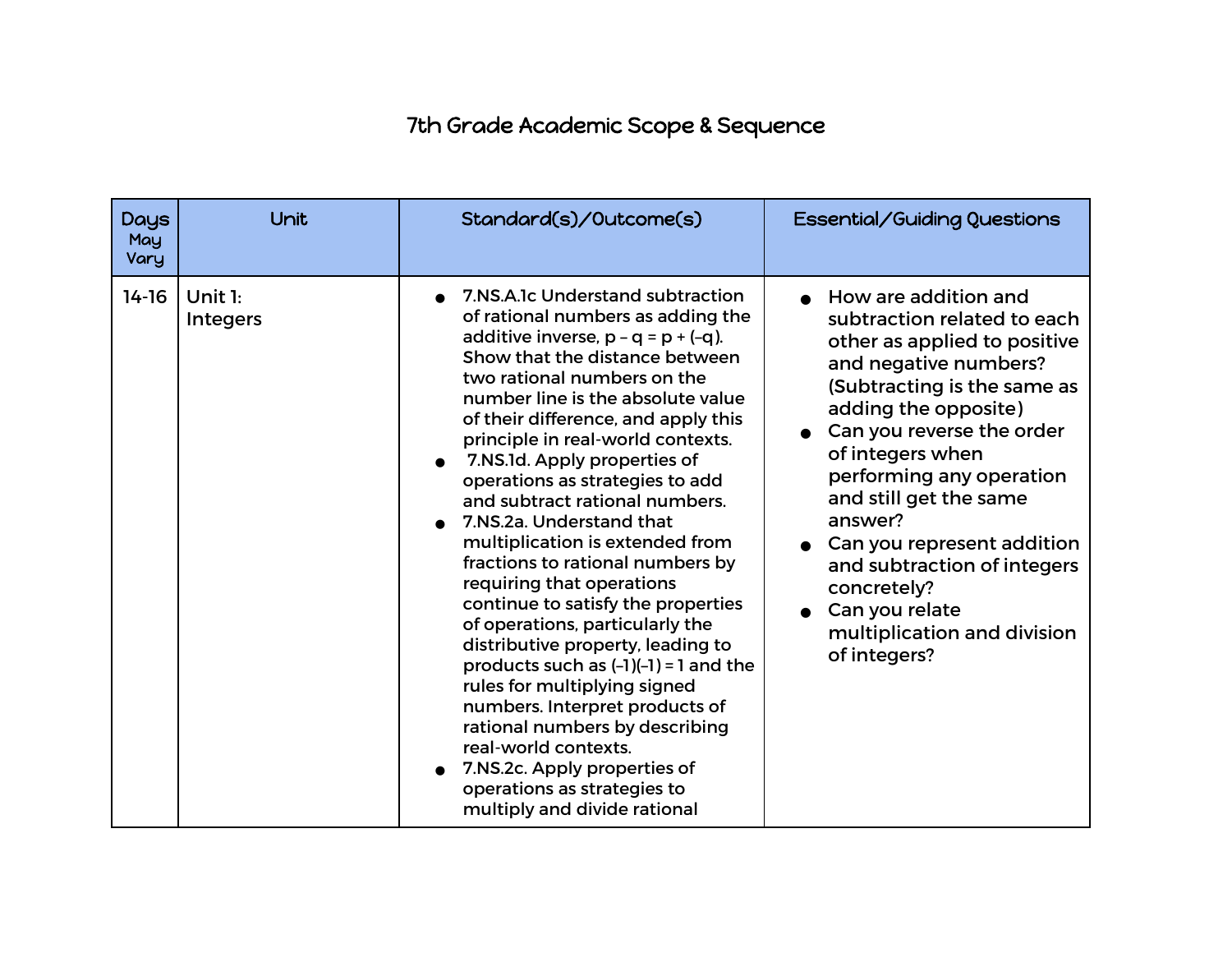|         |                                                        | numbers.<br>7.NS.2: Apply and extend previous<br>understandings of multiplication<br>and division and of fractions to<br>multiply and divide rational<br>number.<br>7. NS.2a. Understand that<br>multiplication is extended from<br>fractions to rational numbers by<br>requiring that operations<br>continue to satisfy the properties<br>of operations, particularly the<br>distributive property, leading to<br>products such as $(-1)(-1) = 1$ and the<br>rules for multiplying signed<br>numbers. Interpret products of<br>rational numbers by describing<br>real-world contexts.<br>7.NS.2b. Understand that integers<br>can be divided, provided that the<br>divisor is not zero, and every<br>quotient of integers (with non-<br>zero divisor) is a rational number.<br>If p and q are integers, then:<br>Interpret quotients of rational<br>numbers by describing real-world<br>contexts. |                                                                        |
|---------|--------------------------------------------------------|----------------------------------------------------------------------------------------------------------------------------------------------------------------------------------------------------------------------------------------------------------------------------------------------------------------------------------------------------------------------------------------------------------------------------------------------------------------------------------------------------------------------------------------------------------------------------------------------------------------------------------------------------------------------------------------------------------------------------------------------------------------------------------------------------------------------------------------------------------------------------------------------------|------------------------------------------------------------------------|
| $16-18$ | Unit 2:<br><b>Rational Number</b><br><b>Operations</b> | 7.NS.1: Apply and extend previous<br>understandings of addition and<br>subtraction to add and subtract<br>rational numbers, and represent<br>addition and subtraction on a                                                                                                                                                                                                                                                                                                                                                                                                                                                                                                                                                                                                                                                                                                                         | How do integer operations<br>compare to rational<br>number operations? |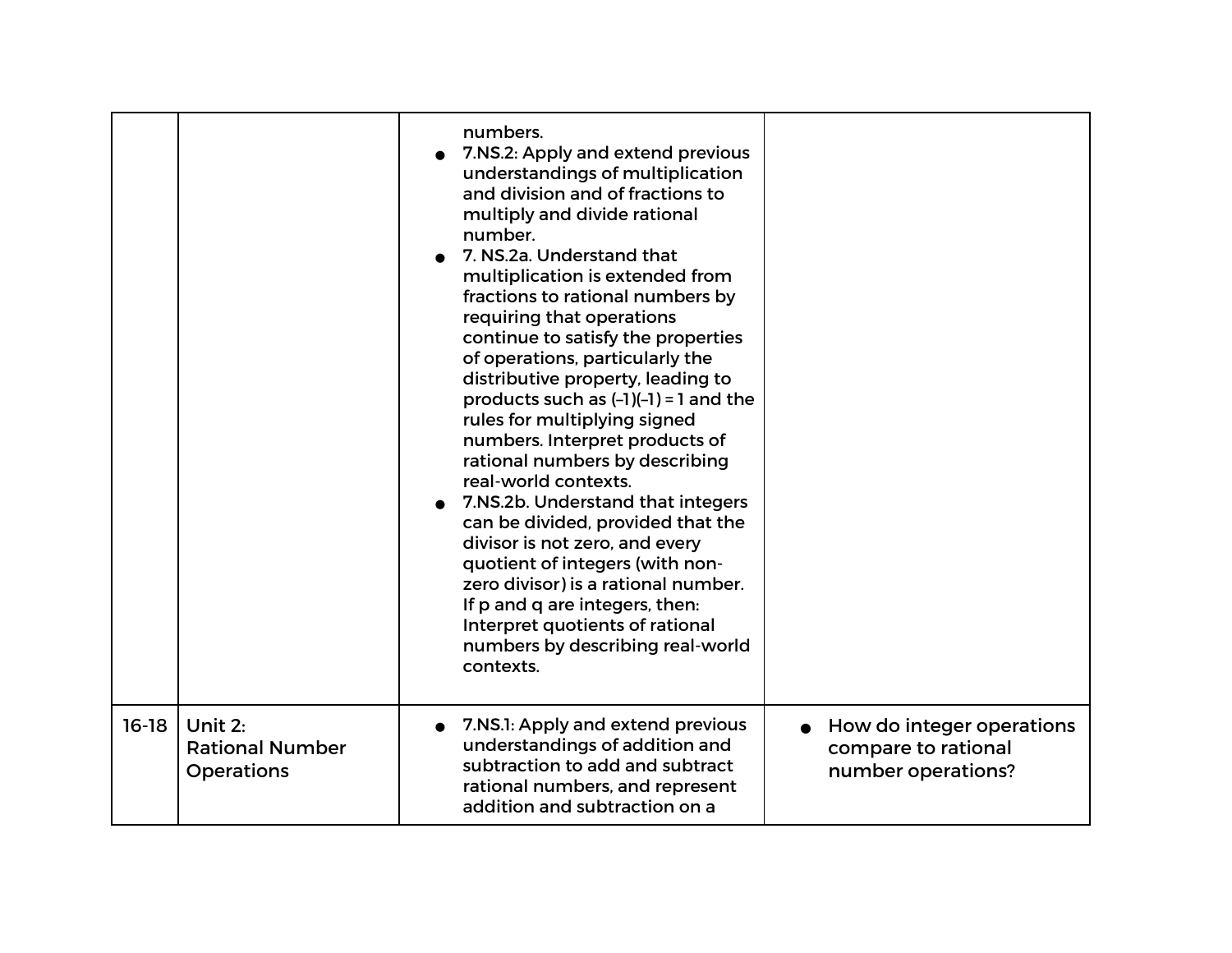| horizontal or vertical number line<br>diagram.<br>7.NS.2: Apply and extend previous<br>understandings of multiplication<br>and division and of fractions to<br>multiply and divide rational<br>number.<br>7.NS.2a. Understand that<br>multiplication is extended from<br>fractions to rational numbers by<br>requiring that operations<br>continue to satisfy the properties<br>of operations, particularly the<br>distributive property, leading to<br>products such as $(-1)(-1) = 1$ and the           |  |
|-----------------------------------------------------------------------------------------------------------------------------------------------------------------------------------------------------------------------------------------------------------------------------------------------------------------------------------------------------------------------------------------------------------------------------------------------------------------------------------------------------------|--|
| rules for multiplying signed<br>numbers. Interpret products of<br>rational numbers by describing<br>real-world contexts.<br>7.NS.2b. Understand that integers<br>can be divided, provided that the<br>divisor is not zero, and every<br>quotient of integers (with non-<br>zero divisor) is a rational number.<br>If $p$ and $q$ are integers, then:<br>Interpret quotients of rational<br>numbers by describing real-world<br>contexts.<br>7.NS.2d. Convert a rational<br>number to a decimal using long |  |
| division: and know that the<br>decimal form of a rational number<br>terminates in Os or eventually<br>repeats.                                                                                                                                                                                                                                                                                                                                                                                            |  |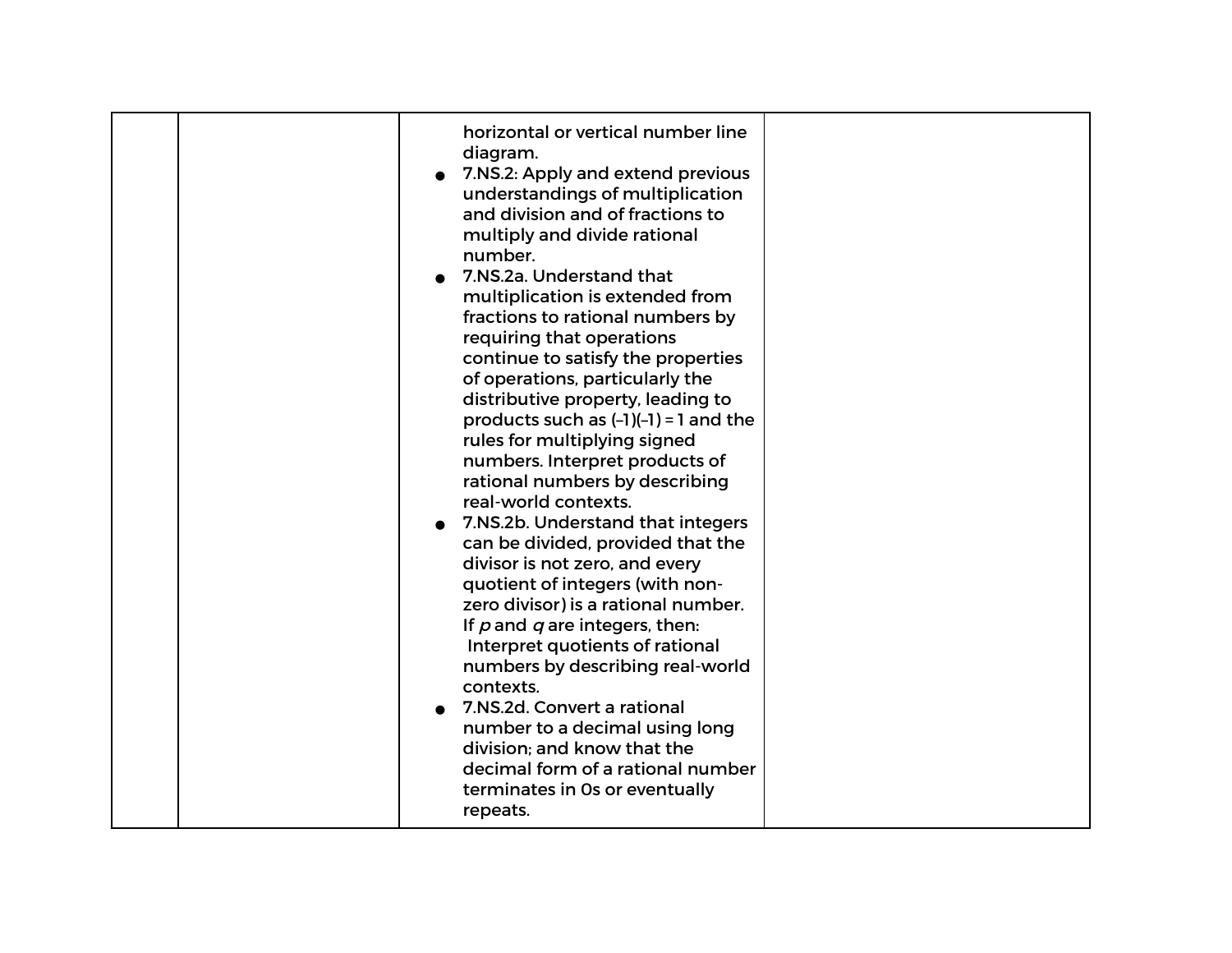|         |                                                                 | 7.NS.3 Solve real-world and<br>mathematical problems involving<br>the four operations with rational<br>numbers.                                                                                                                                                                                                                                                                                                                                                                                                                                                                                                                                                                                                                                                         |                                                                                                                                                                                                                                                                                                                         |
|---------|-----------------------------------------------------------------|-------------------------------------------------------------------------------------------------------------------------------------------------------------------------------------------------------------------------------------------------------------------------------------------------------------------------------------------------------------------------------------------------------------------------------------------------------------------------------------------------------------------------------------------------------------------------------------------------------------------------------------------------------------------------------------------------------------------------------------------------------------------------|-------------------------------------------------------------------------------------------------------------------------------------------------------------------------------------------------------------------------------------------------------------------------------------------------------------------------|
| $19-21$ | Unit $3:$<br><b>Ratios and</b><br>Proportional<br>Relationships | • 7. RP.1: Compute unit rates<br>associated with ratios of<br>fractions, including ratios of<br>lengths, areas and other<br>quantities measured in like and<br>or different units For example,<br>if a person walks mile in each<br>hour, compute the unit rate as<br>the complex fraction miles per<br>hour, equivalently 2 miles per<br>hour.<br>7.RP.2a. Recognize and<br>represent proportional<br>relationships between<br>quantities. Decide whether<br>two quantities are in a<br>proportional relationship, e.g.,<br>by testing for equivalent ratios<br>in a table or graphing on a<br>coordinate plane and<br>observing whether the graph is<br>a straight line through the<br>origin.<br>7.RP.2b. Identify the constant<br>of proportionality (unit rate) in | What is the difference<br>between rate and unit<br>rate?<br>What is the constant of<br>proportionality in a table,<br>graph, or equation?<br>How is a proportional<br>relationship represented<br>on a coordinate plane?<br>How can you use<br>proportional reasoning to<br>find missing lengths in a<br>scale drawing? |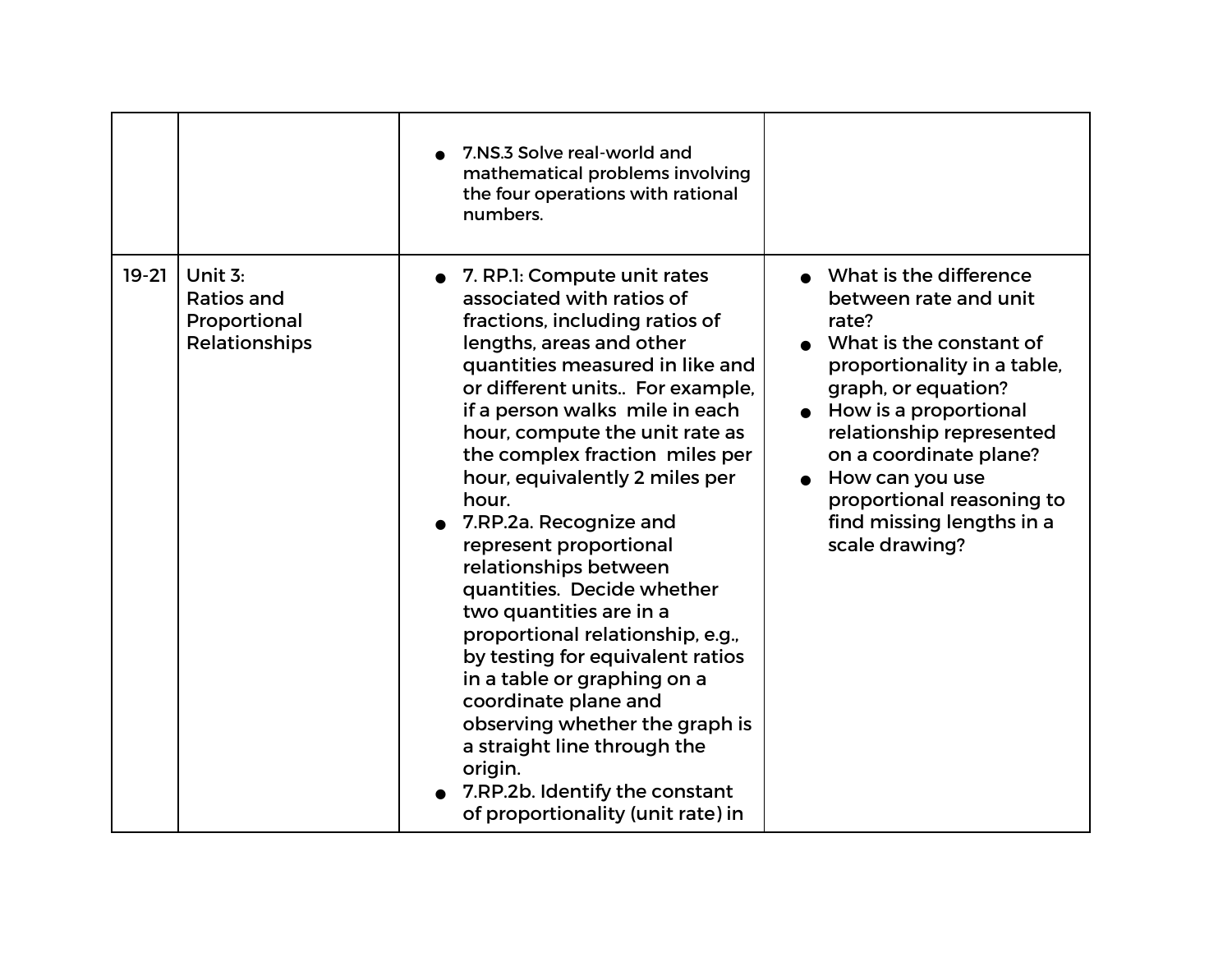| 7.G.1: Solve problems involving<br>scale drawings of geometric |
|----------------------------------------------------------------|
|----------------------------------------------------------------|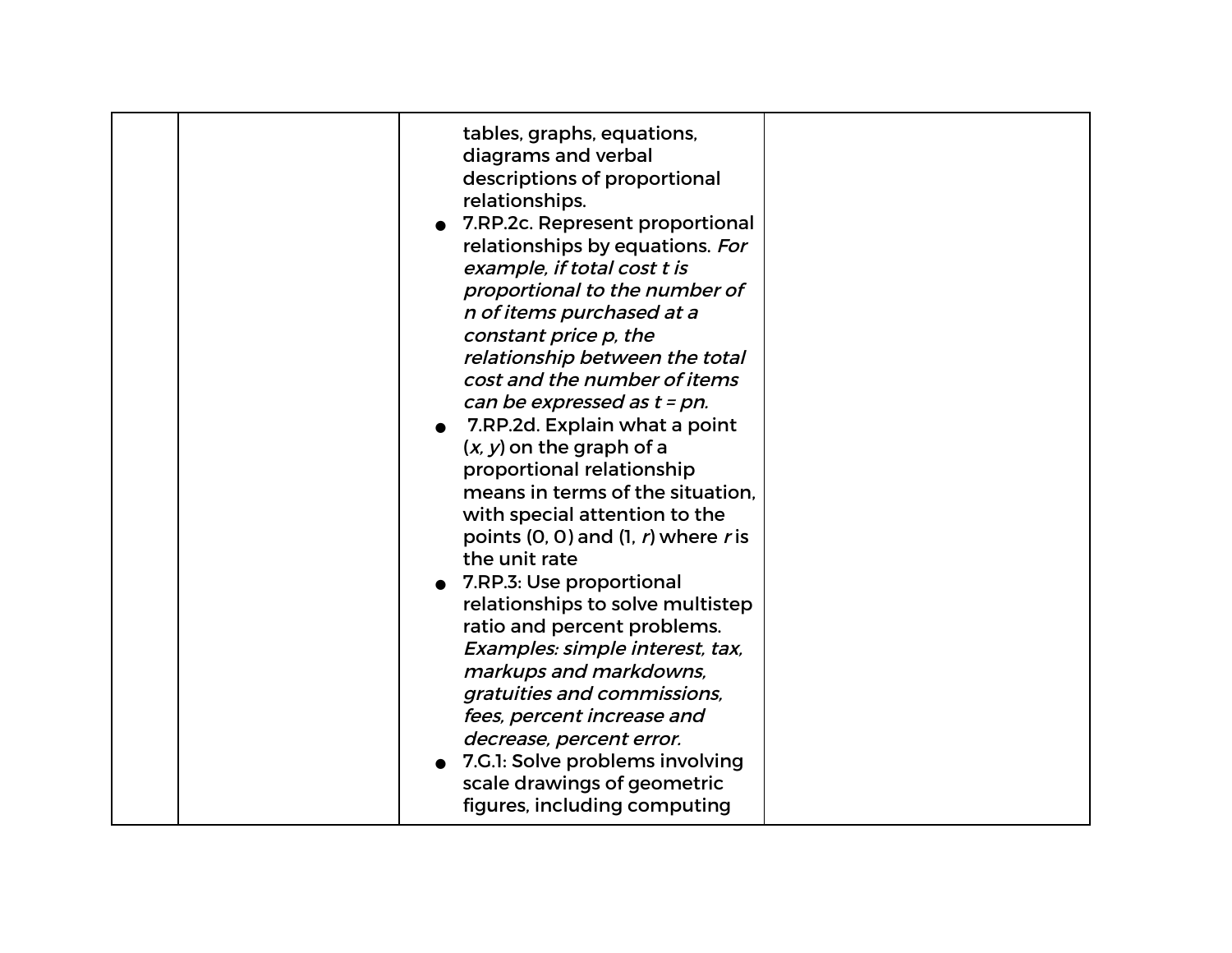|         |                                       | actual lengths and areas from a<br>scale drawing and reproducing<br>a scale drawing at a different<br>scale.                                                                                                                                                                                                                                                                                                                                                                                                                                                                                                                                                                                                                                                                                             |                                                                                                                                                                                                                 |
|---------|---------------------------------------|----------------------------------------------------------------------------------------------------------------------------------------------------------------------------------------------------------------------------------------------------------------------------------------------------------------------------------------------------------------------------------------------------------------------------------------------------------------------------------------------------------------------------------------------------------------------------------------------------------------------------------------------------------------------------------------------------------------------------------------------------------------------------------------------------------|-----------------------------------------------------------------------------------------------------------------------------------------------------------------------------------------------------------------|
| $16-18$ | Unit 4:<br><b>Percentage Problems</b> | 7.EE.2: Understand that<br>rewriting an expression in<br>different forms in a problem<br>context can shed light on the<br>problem and how the<br>quantities in it are related. For<br>example, a + 0.05a = 1.05a<br>means that "increase by 5%" is<br>the same as "multiply by 1.05."<br>7.EE.3: Solve multi-step real-life<br>and mathematical problems<br>posed with positive and<br>negative rational numbers in<br>any form (whole numbers,<br>fractions, and decimals), using<br>tools strategically; apply<br>properties of operations to<br>calculate with numbers in any<br>form; convert between forms<br>as appropriate; and assess the<br>reasonableness of answers<br>using mental computation and<br>estimation strategies.<br>7.RP.3: Use proportional<br>relationships to solve multistep | How are proportions used<br>to solve percent problems?<br>What methods of<br>computation can you use<br>to answer percent<br>problems?<br>What is the meaning of an<br>answer in the context of<br>the problem? |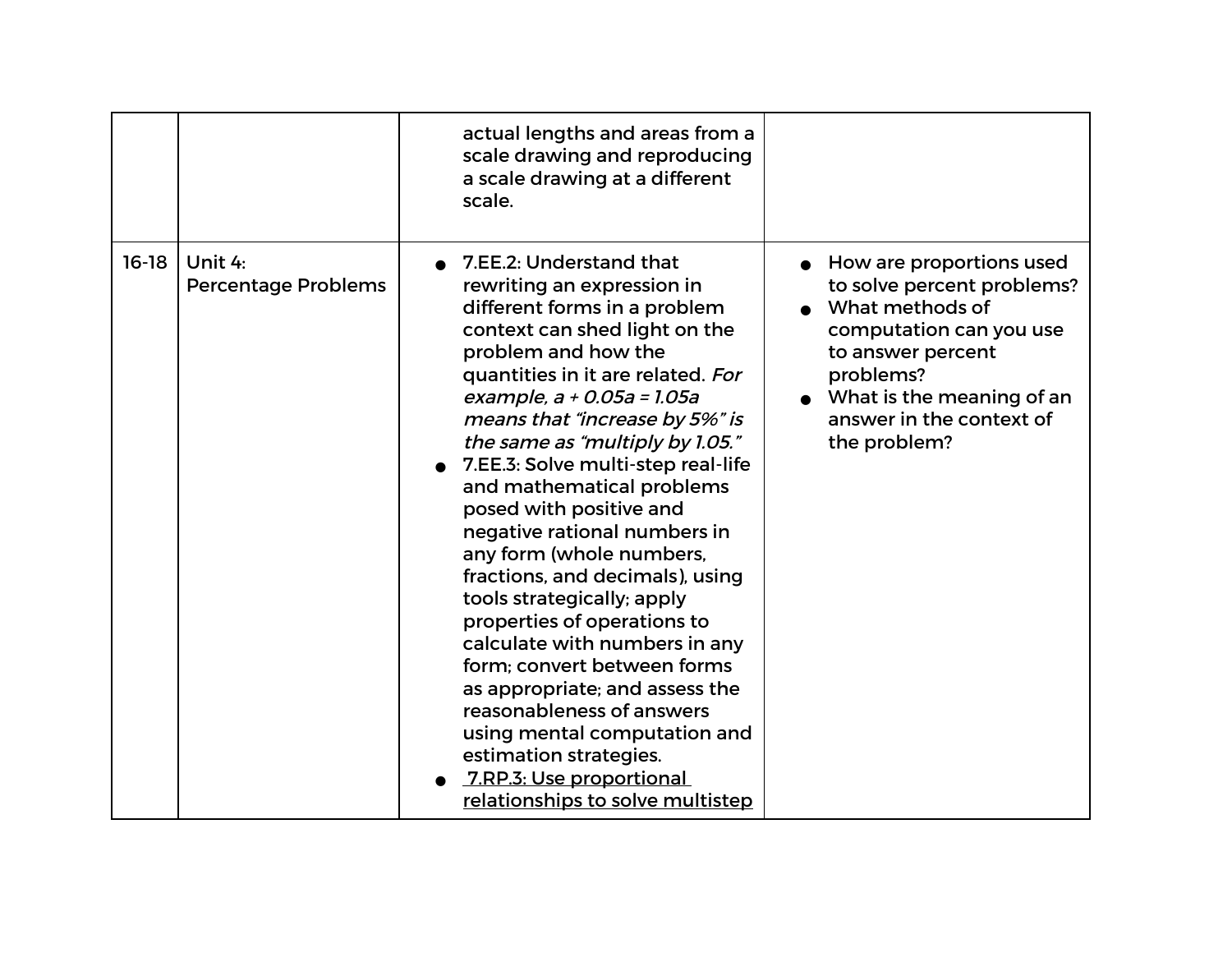|       |                                                       | ratio and percent problems.<br>Examples: simple interest, tax,<br>markups and markdowns,<br>gratuities and commissions,<br>fees, percent increase and<br>decrease, percent error.                                                                                                                                                                                                                                                                                                                                                                                                                                                                                                                                                                                                                                                                                                   |                                                                                                                                                                                                                                                          |
|-------|-------------------------------------------------------|-------------------------------------------------------------------------------------------------------------------------------------------------------------------------------------------------------------------------------------------------------------------------------------------------------------------------------------------------------------------------------------------------------------------------------------------------------------------------------------------------------------------------------------------------------------------------------------------------------------------------------------------------------------------------------------------------------------------------------------------------------------------------------------------------------------------------------------------------------------------------------------|----------------------------------------------------------------------------------------------------------------------------------------------------------------------------------------------------------------------------------------------------------|
| 30-33 | Unit 5:<br><b>Expressions and</b><br><b>Equations</b> | 7. EE. 1: Apply properties of<br>operations as strategies to add,<br>subtract, factor, and expand linear<br>expressions with rational<br>coefficients.<br>7.EE.2: Understand that rewriting<br>an expression in different forms in<br>a problem context can shed light<br>on the problem and how the<br>quantities in it are related. For<br>example, $a + 0.05a = 1.05a$ means<br>that "increase by 5%" is the same<br>as "multiply by 1.05."<br>7.EE.B3: Solve multi-step real-life<br>and mathematical problems<br>posed with positive and negative<br>rational numbers in any form<br>(whole numbers, fractions, and<br>decimals), using tools<br>strategically. Apply properties of<br>operations to calculate with<br>numbers in any form; convert<br>between forms as appropriate;<br>and assess the reasonableness of<br>answers using mental<br>computation and estimation | How do you translate a<br>real-life word problem to<br>an algebraic expression,<br>equation, and inequality?<br>How are solving equations<br>and inequalities similar or<br>different?<br>How can you use inverse<br>operations to solve an<br>equation? |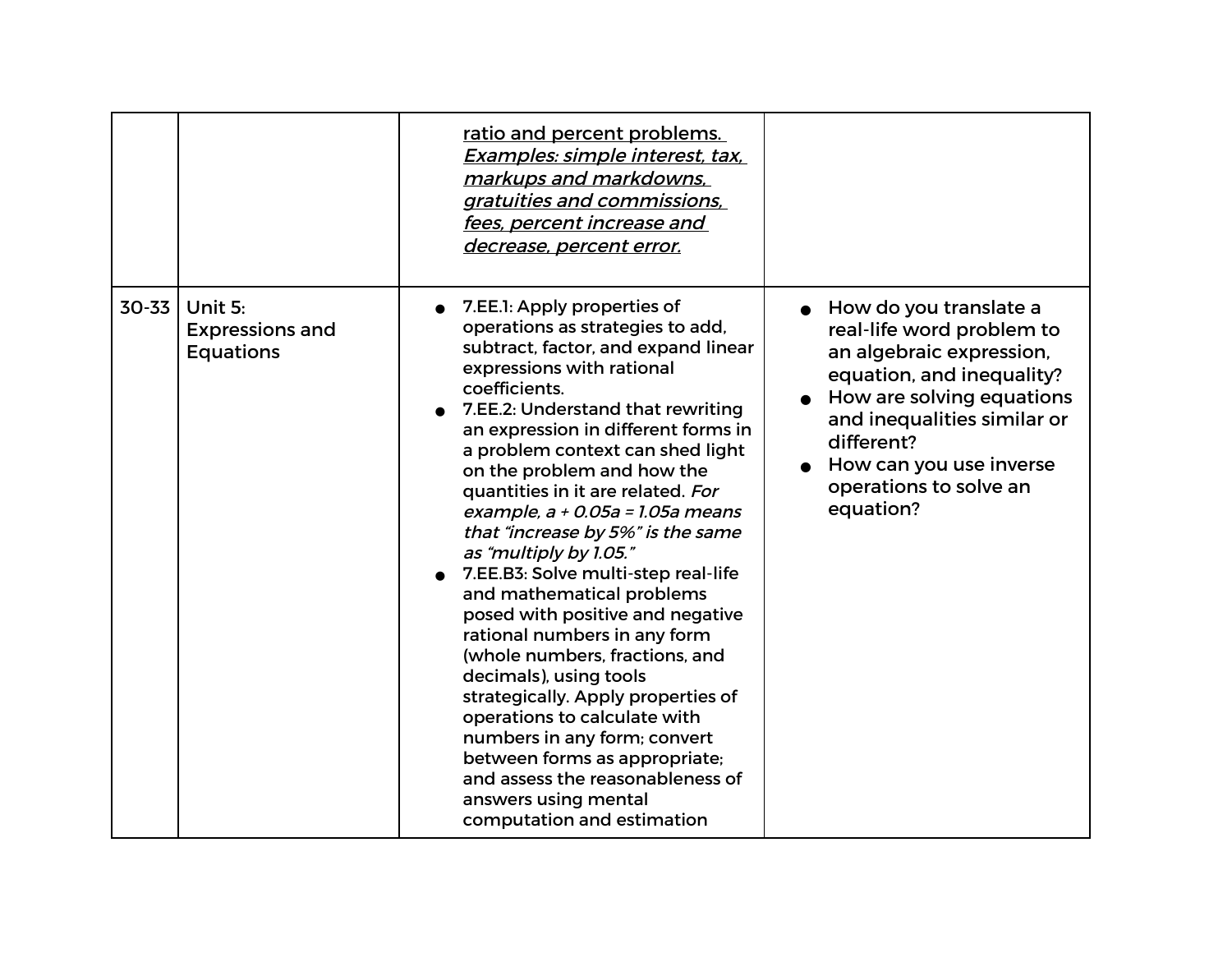| strategies.<br>7.EE.4: Use variables to represent                              |  |
|--------------------------------------------------------------------------------|--|
| quantities in a real-world or<br>mathematical problem, and                     |  |
| construct simple equations and<br>inequalities to solve problems by            |  |
| reasoning about the quantities.                                                |  |
| 7.EE.4a. Solve word problems<br>leading to equations of the form               |  |
| $px + q = r$ and $p(x + q) = r$ , where p,<br>$q$ , and rare specific rational |  |
| numbers; solve equations of these                                              |  |
| forms fluently; compare an<br>algebraic solution to an                         |  |
| arithmetic solution, identifying<br>the sequence of the operations             |  |
| used in each approach. For                                                     |  |
| example, the perimeter of a<br>rectangle is 54 cm. Its length is 6             |  |
| cm. What is its width?<br>7.EE.4b. Solve word problems                         |  |
| leading to inequalities of the form                                            |  |
| $px + q > r$ or $px + q < r$ , where p, q,<br>and rare specific rational       |  |
| numbers; graph the solution set of<br>the inequality and interpret it in       |  |
| the context of the problem. For                                                |  |
| example: As a salesperson, you are<br>paid \$50 per week plus \$3 per          |  |
| sale. This week you want your pay<br>to be at least \$100. Write an            |  |
| inequality for the number of sales<br>you need to make, and describe           |  |
| the solutions.                                                                 |  |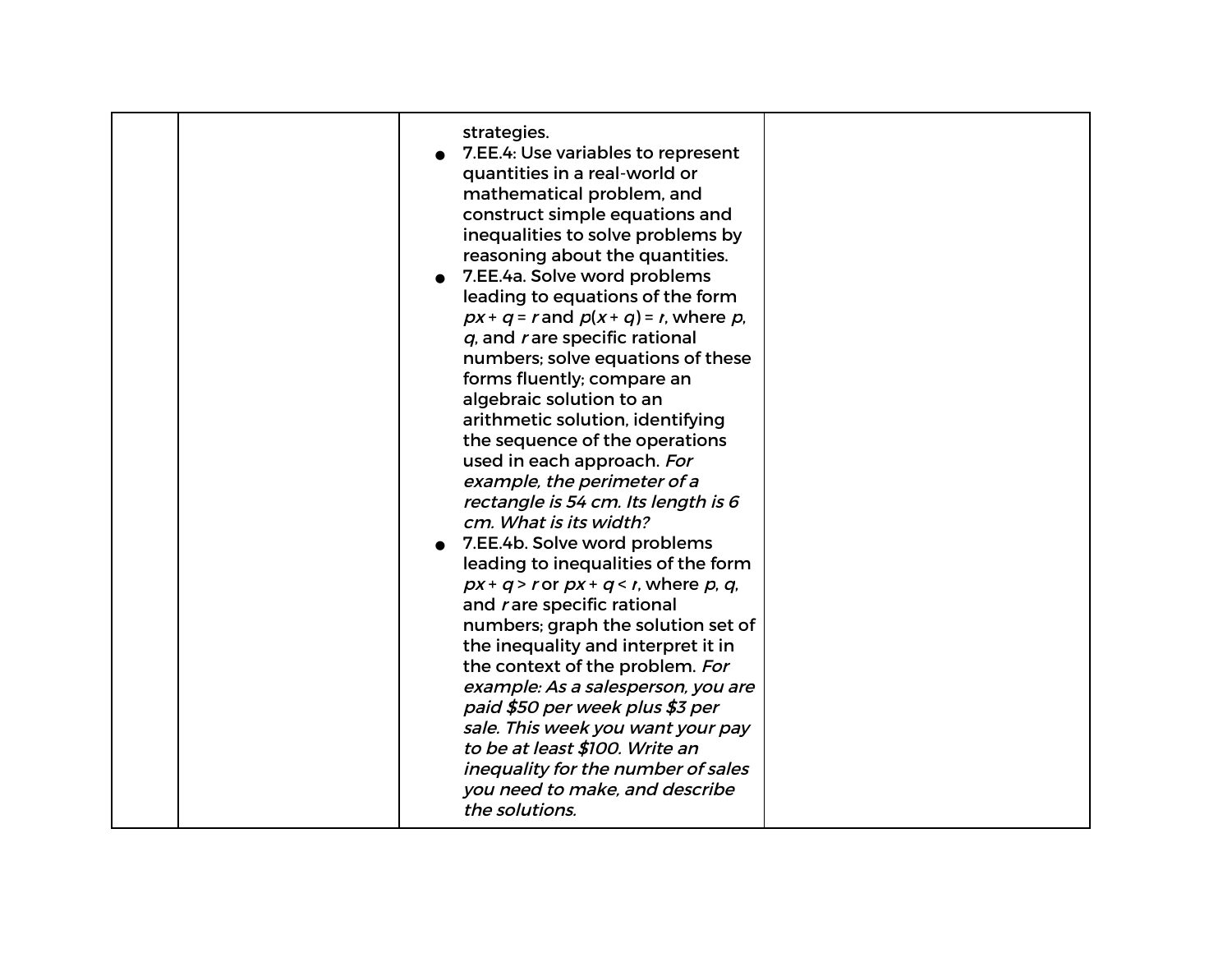| $9-11$       | Unit 6:<br><b>Geometric Figures</b> | 7.G.2: Draw (freehand, with ruler<br>and protractor, and with<br>technology) geometric shapes<br>with given conditions. Focus on<br>constructing (drawing?) triangles<br>from three measures of angles or<br>sides, noticing when the<br>conditions determine a unique<br>triangle, more than one triangle,<br>or no triangle.<br>7.G.5: Use facts about<br>supplementary, complementary,<br>vertical, and adjacent angles in a<br>multi-step problem to write and<br>solve simple equations for an<br>unknown angle in a figure. | How do angles relate to<br>the polygons they create?<br>How can I use angle<br>relationships to solve for an<br>unknown or a missing<br>angle measurement?                                                 |
|--------------|-------------------------------------|-----------------------------------------------------------------------------------------------------------------------------------------------------------------------------------------------------------------------------------------------------------------------------------------------------------------------------------------------------------------------------------------------------------------------------------------------------------------------------------------------------------------------------------|------------------------------------------------------------------------------------------------------------------------------------------------------------------------------------------------------------|
| $22 -$<br>24 | Unit 7:<br>Measurement              | • 7.G.3: Describe the two-<br>dimensional figures that result<br>from slicing three-dimensional<br>figures, as in plane sections of<br>right rectangular prisms and<br>right rectangular pyramids.<br>7.G.4: Know the formulas for<br>the area and circumference of<br>a circle and use them to solve<br>problems; give an informal<br>derivation of the relationship<br>between the circumference                                                                                                                                | What techniques and tools<br>are appropriate for<br>determining<br>measurements of 2 or 3<br>dimensional objects?<br>What is the relationship<br>between the area of a<br>circle and its<br>circumference? |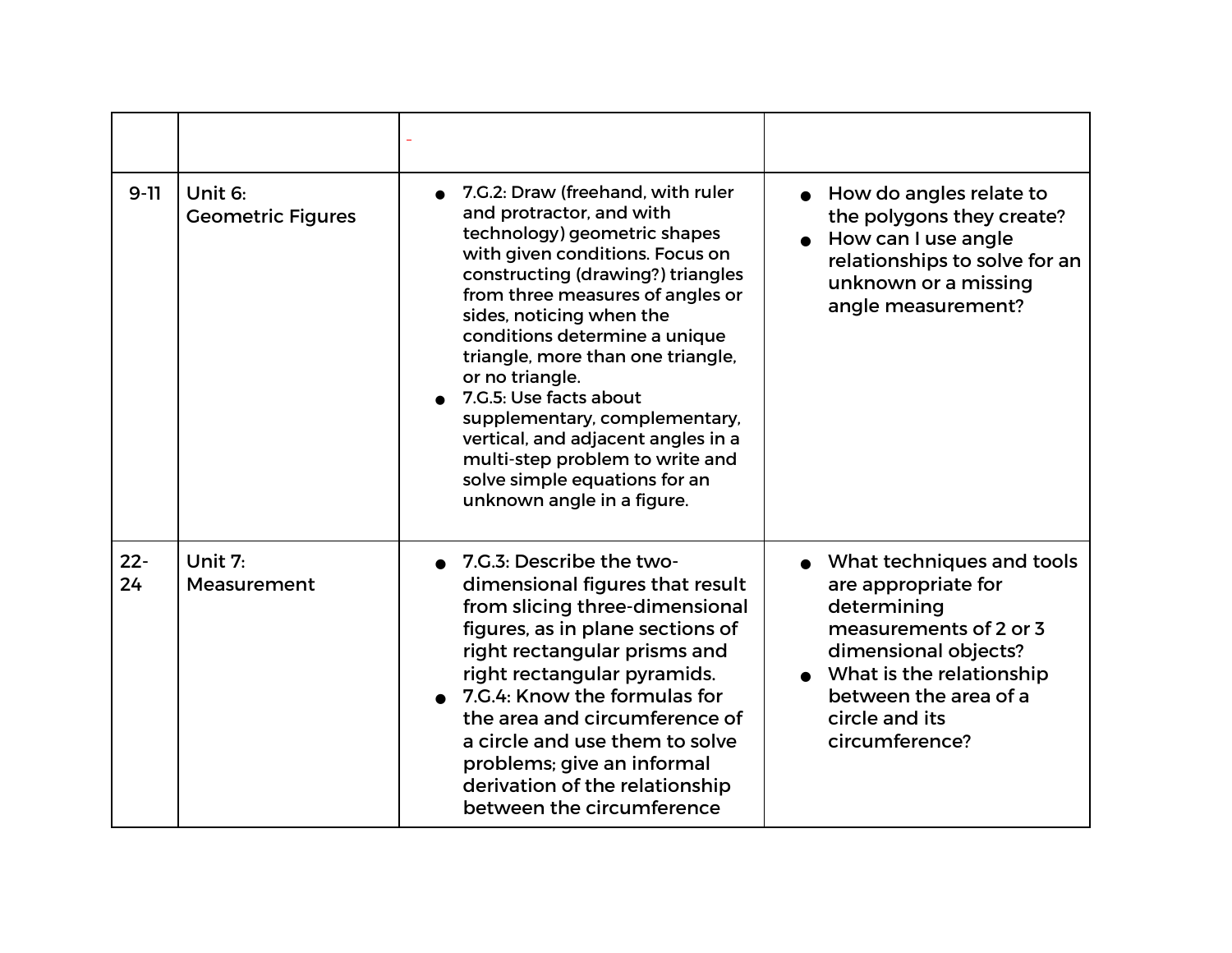|         |                              | and area of a circle.<br>7.G.6: Solve real-world and<br>mathematical problems<br>involving area, volume and<br>surface area of two- and three-<br>dimensional objects composed<br>of triangles, quadrilaterals,<br>polygons, cubes, and right<br>prisms.                                                                                                                                                                                                                                                                                                                                                                                                |                                                                                                                                                                                                                                                                                                                                                |
|---------|------------------------------|---------------------------------------------------------------------------------------------------------------------------------------------------------------------------------------------------------------------------------------------------------------------------------------------------------------------------------------------------------------------------------------------------------------------------------------------------------------------------------------------------------------------------------------------------------------------------------------------------------------------------------------------------------|------------------------------------------------------------------------------------------------------------------------------------------------------------------------------------------------------------------------------------------------------------------------------------------------------------------------------------------------|
| $16-18$ | Unit 8:<br><b>Statistics</b> | 7.SP.1: Understand that<br>statistics can be used to gain<br>information about a population<br>by examining a sample of the<br>population; generalizations<br>about a population from a<br>sample are valid only if the<br>sample is representative of that<br>population. Understand that<br>random sampling tends to<br>produce representative<br>samples and support valid<br>inferences.<br>7. SP. 2: Use data from a random<br>sample to draw inferences<br>about a population with an<br>unknown characteristic of<br>interest. Generate multiple<br>samples (or simulated samples)<br>of the same size to gauge the<br>variation in estimates or | • What makes a sample a<br>good representation of a<br>population?<br>• How do we know a<br>generalization or inference<br>about a population is<br>"valid"?<br>What makes two<br>numerical data<br>distributions similar or<br>different?<br>How are measures of<br>center, deviation and<br>variability used to compare<br>two sets of data? |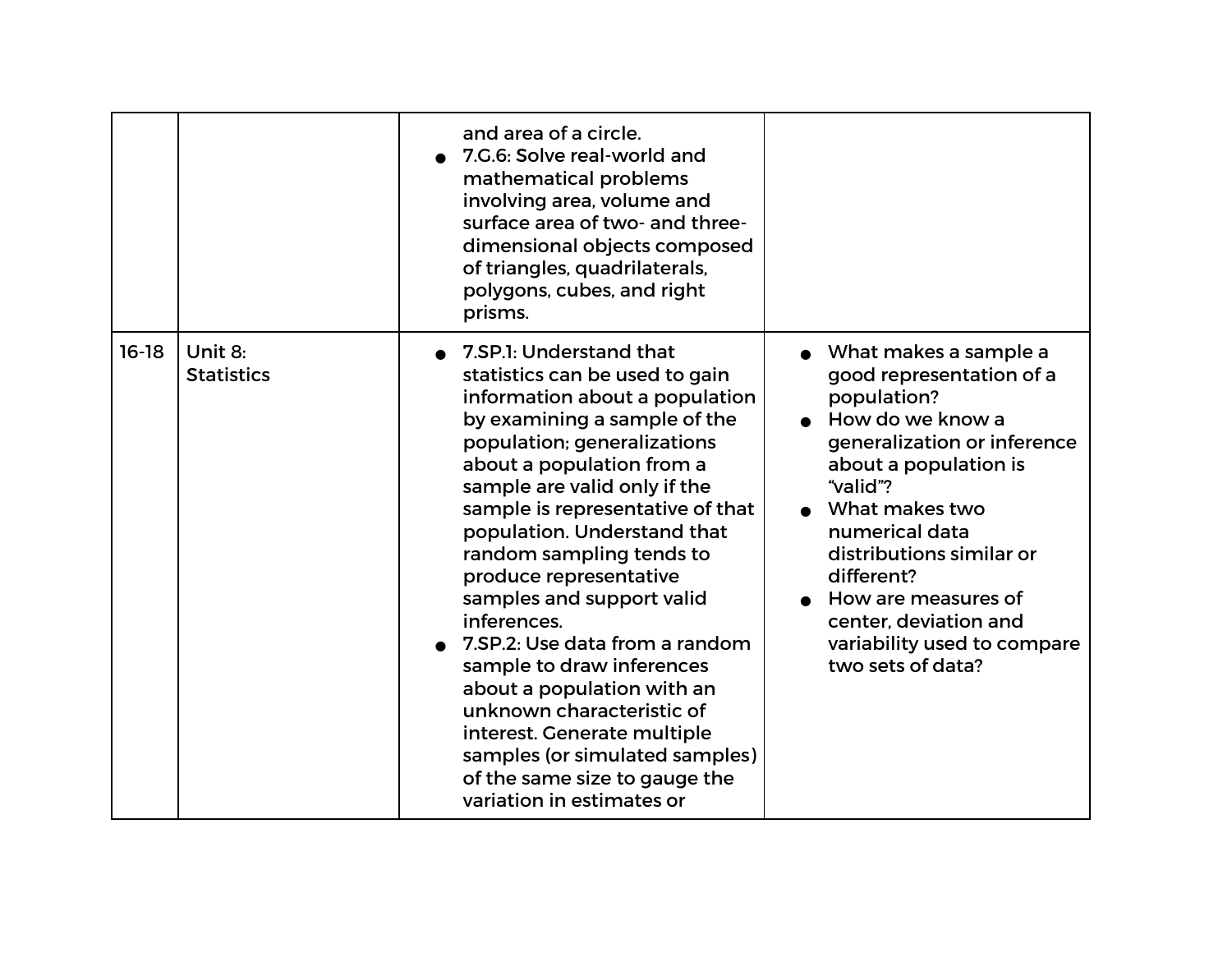| measuring the difference<br>between the centers by<br>expressing it as a multiple of a<br>measure of variability. For                                                                                                                                                                                                                                                                 | predictions. For example,<br>estimate the mean word<br>length in a book by randomly<br>sampling words from the book;<br>predict the winner of a school<br>election based on randomly<br>sampled survey data. Gauge<br>how far off the estimate or<br>prediction might be.<br>• 7.SP.3: Informally assess the<br>degree of visual overlap of two<br>numerical data distributions<br>with similar variabilities, |
|---------------------------------------------------------------------------------------------------------------------------------------------------------------------------------------------------------------------------------------------------------------------------------------------------------------------------------------------------------------------------------------|----------------------------------------------------------------------------------------------------------------------------------------------------------------------------------------------------------------------------------------------------------------------------------------------------------------------------------------------------------------------------------------------------------------|
| example, mean height of<br>players on the basketball team<br>is. 10 cm greater than mean<br>height of players on the soccer<br>team, about twice the<br>variability (mean absolute<br>deviation) on either team; on a<br>dot plot, the separation<br>between the two distributions<br>of heights is noticeable<br>• 7.SP.4: Use measures of center<br>and measures of variability for |                                                                                                                                                                                                                                                                                                                                                                                                                |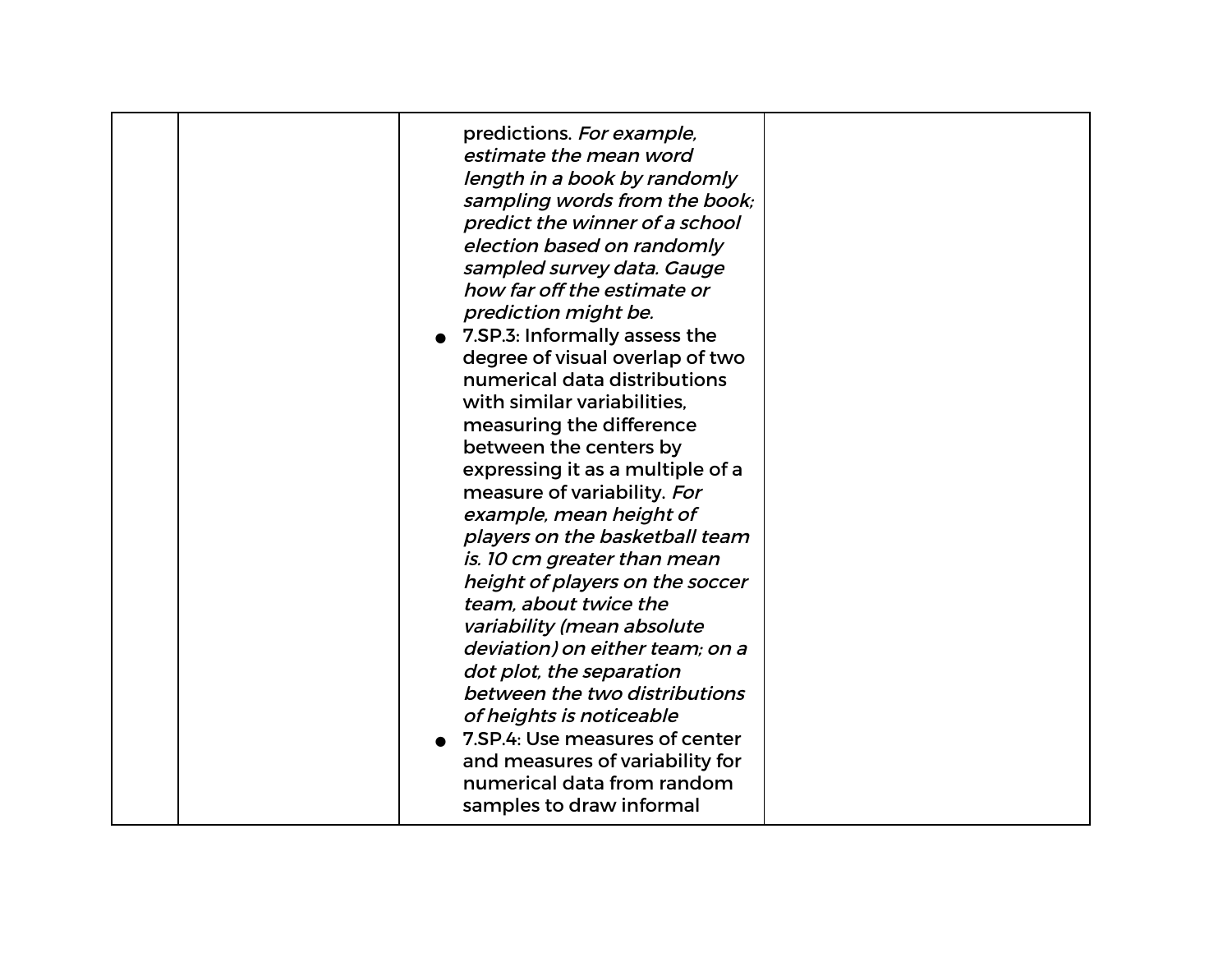|         |                        | comparative inferences about<br>two populations. For example,<br>decide whether the words in a<br>chapter of a seventh-grade<br>science book are generally<br>longer than the words in a<br>chapter of a fourth-grade<br>science book.                                                                                                                                                                                                                                                                                                                                                                                                                                                                                          |                                                                                                                                                                                                                                                                                                                                                                        |
|---------|------------------------|---------------------------------------------------------------------------------------------------------------------------------------------------------------------------------------------------------------------------------------------------------------------------------------------------------------------------------------------------------------------------------------------------------------------------------------------------------------------------------------------------------------------------------------------------------------------------------------------------------------------------------------------------------------------------------------------------------------------------------|------------------------------------------------------------------------------------------------------------------------------------------------------------------------------------------------------------------------------------------------------------------------------------------------------------------------------------------------------------------------|
| $14-16$ | Unit 9:<br>Probability | 7. SP. 5: Understand that the<br>probability of a chance event is<br>a number between 0 and 1 that<br>expresses the likelihood of the<br>event occurring. Larger<br>numbers indicate greater<br>likelihood. A probability near 0<br>indicates an unlikely event, a<br>probability around 1/2 indicates<br>an event that is neither unlikely<br>nor likely, and a probability<br>near 1 indicates a likely event.<br>7.SP.6: Approximate the<br>probability of a chance event<br>by collecting data on the<br>chance process that produces<br>it and observing its long-run<br>relative frequency, and predict<br>the approximate relative<br>frequency given the<br>probability. For example, when<br>rolling a number cube 600 | How are probabilities<br>expressed?<br>What is the difference<br>between experimental and<br>theoretical probability?<br>What are ways to represent<br>the number of outcomes?<br>How can probability be<br>used to determine the<br>likelihood of future events?<br>What type of model can be<br>used to represent a real life<br>situation involving<br>probability? |